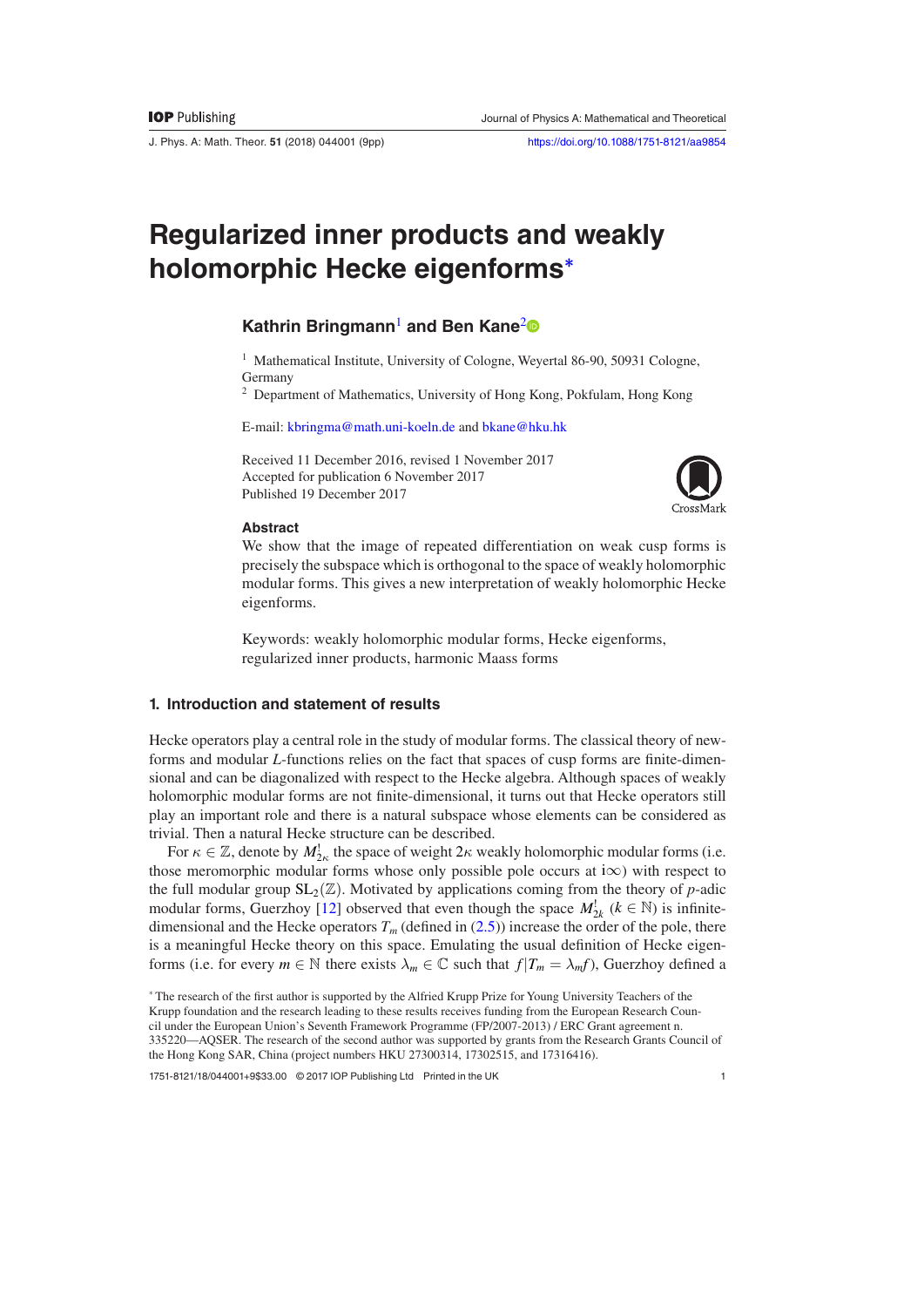weakly holomorphic Hecke eigenform to be any  $f \in M_{2k}^! \setminus \mathcal{J}(\mathcal{J}$  is a specific subspace of  $M_{2k}^!$ which is stable under the Hecke algebra) which satisfies

$$
f|T_m \equiv \lambda_m f \pmod{\mathcal{J}}.
$$

Here and throughout, for a vector space S and a subspace  $\mathcal{J} \subset \mathcal{S}$ , for  $f, g \in \mathcal{S}$  the congruence  $f \equiv g \pmod{\mathcal{J}}$  means that  $f - g \in \mathcal{J}$ . In [[12\]](#page-8-0), Guerzhoy chose  $\mathcal{J} = D^{2k-1}(M_{2-2k}^!)$ , where  $D := \frac{1}{2\pi i} \frac{\partial}{\partial z}$ . To understand Guerzhoy's motivation, recall that Bruinier, Ono, and Rhoades [[10\]](#page-8-2) showed that  $D^{2k-1}$  is an injective map from the space of so-called harmonic Maass forms (nonholomorphic generalizations of modular forms) into the space  $M_{2k}^!$  and determined its image. Guerzhoy realized that the image of the distinguished subspace  $M_{2-2k}^!$  was a natural object to factor out by. However, it was later determined that  $\mathcal{J} = D^{2k-1}(S_{2-2k}^1)$  is a better choice  $(2L-14L)$ , here  $S_1^1$  is the group of  $S_2^1$  is a better choice (see [[7,](#page-8-3) [14\]](#page-8-4)), where  $S_{2\kappa}^!$  is the space of *weak cusp forms* of weight  $2\kappa \in \overline{2\mathbb{Z}}$ , i.e. those weakly holomorphic modular forms with vanishing constant term. Note that  $D^{2k-1}$  and  $T_m$  essentially commute (see ([2.4](#page-4-1))) and  $S_{2-2k}^1$  is preserved by  $T_m$ , so  $D^{2k-1}(S_{2-2k}^1)|T_m \subseteq D^{2k-1}(S_{2-2k}^1)$ , and hence  $D^{2k-1}(S_{2-2k}^{\dagger})$  is stable under the Hecke operators. Thus a *weakly holomorphic Hecke eigenform* is any  $f \in M_{2k}^! \setminus D^{2k-1}(S_{2-2k}^!)$  for which there exist  $\lambda_m \in \mathbb{C}$  satisfying (for all  $m \in \mathbb{N}$ 

<span id="page-1-0"></span>
$$
f|T_m \equiv \lambda_m f \pmod{D^{2k-1}(S_{2-2k}^l)}.
$$
\n(1.1)

Functions *f* satisfying [\(1.1\)](#page-1-0) are not eigenfunctions of  $T_m$  in the usual sense. However a reasonable interpretation is to consider  $[f] := f + D^{2k-1}(S_{2-2k}^{\dagger})$  as an element of the quotient space  $M_{2k}^{\perp}/D^{2k-1}(S_{2-2k}^{\perp})$ . Functions *f* satisfying [\(1.1\)](#page-1-0) may then be viewed as eigenvectors [*f*] of the Hecke operators in that factor space. As is usual, we exclude  $[0] = D^{2k-1}(S^1_{2-2k})$  in the definition of eigenvector.

Viewed in this light, the definition of weakly holomorphic Hecke eigenforms is perhaps not very enlightening at first glance. If one simply defines 'eigenforms' as elements of some quotient space, then one can replace  $D^{2k-1}(S_{2-2k}^l)$  with any space  $\mathcal J$  that is preserved under the action of the Hecke operators. It is hence natural to ask why  $D^{2k-1}(S_{2-2k}^{\dagger})$  is the correct subspace. There are a few answers to this question. The initial perspective taken in [\[12](#page-8-0)] was a *p*-adic one, because for  $f \in D^{2k-1}(S^1_{2-2k})$  with integral coefficients the  $(p^mn)$ th coefficients become divisible by higher powers of *p* as *m* gets larger. Elements of  $D^{2k-1}(S_{2-2k}^!)$  have vanishing period polynomials [\[7](#page-8-3)] and there is a recent cohomological interpretation as a space of coboundaries announced by Funke. Moreover certain regularized critical *L*-values are zero for elements in this space (see  $[6,$  $[6,$  theorem 2.5]).

In this paper, we give another reason for the choice  $\mathcal{J} = D^{2k-1}(S^1_{2-2k})$  by viewing these Hecke eigenforms in the framework of a regularized inner product  $\langle$ ,  $\rangle$ , defined in [\[4](#page-7-1)] for arbitrary weakly holomorphic modular forms. Note that if  $f \in M_{2k}$  is a classical holomorphic Hecke eigenform, then for each  $m \in \mathbb{N}$  there exists  $\lambda_m \in \mathbb{C}$ , for which

<span id="page-1-1"></span>
$$
\langle f|T_m, g\rangle = \lambda_m \langle f, g\rangle \tag{1.2}
$$

for all  $g \in M_{2k}$ . Indeed, since the inner product is non-degenerate on  $M_{2k}$  (see [[18,](#page-8-5) section 5]),  $(1.2)$  is equivalent to the usual definition of Hecke eigenforms on  $M_{2k}$ .

One may hence treat (1.2) as an alternative definition of Hecke eigenforms. Both from this perspective and from the perspective of investigating the inner product, it is very natural to factor out by the space

<span id="page-1-2"></span>
$$
M_{2k}^{1,\perp} := \left\{ f \in M_{2k}^1 : \langle f, g \rangle = 0 \text{ for all } g \in M_{2k}^1 \right\}
$$
 (1.3)

of weakly holomorphic forms which are orthogonal to all of  $M_{2k}^!$ .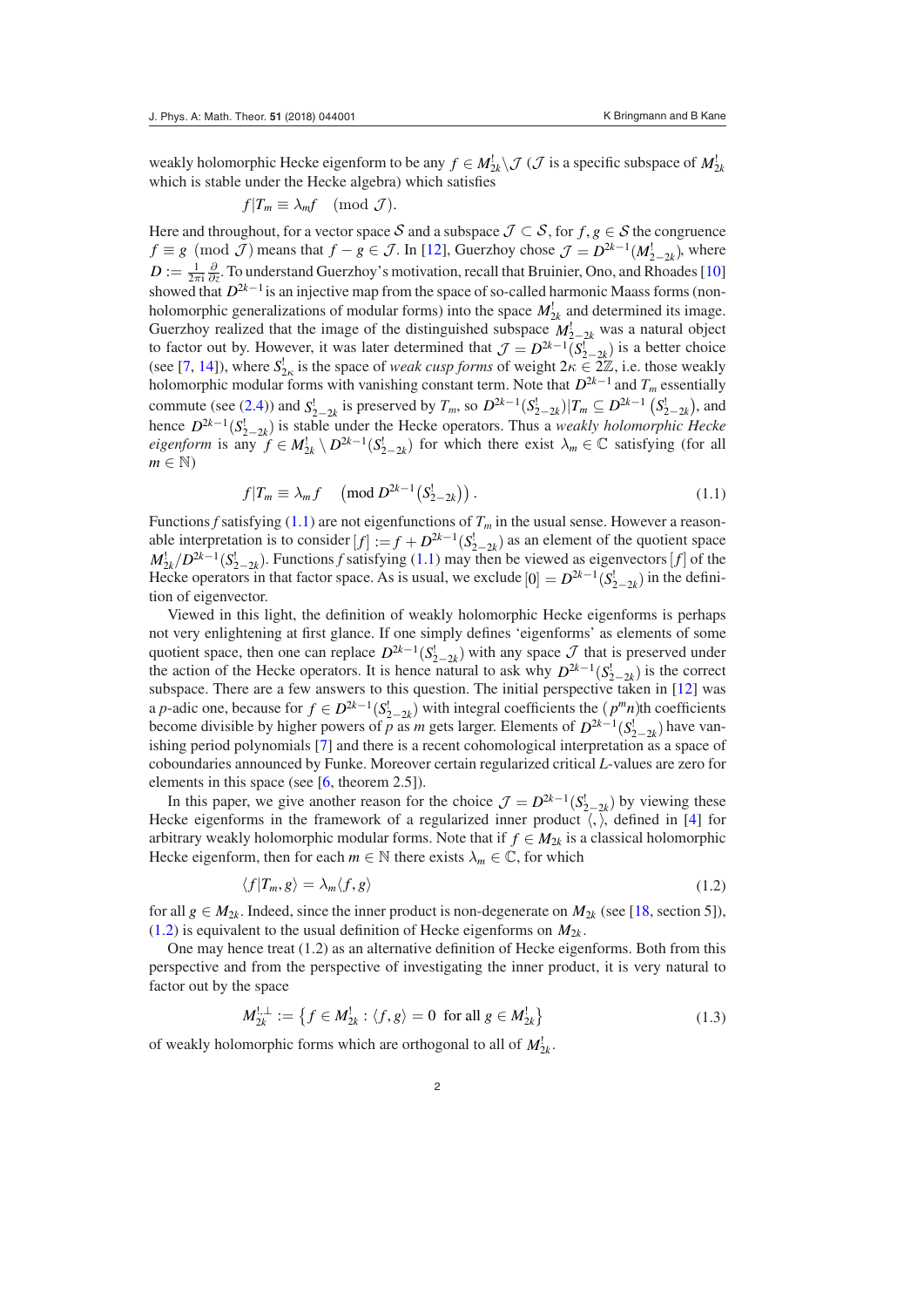The main point of this paper is to give another motivation of the definition in [\[12](#page-8-0)] by proving that the space  $D^{2k-1}(S_{2-2k}^l)$  is the 'degenerate part' of  $M_{2k}^l$  in the sense that it is orthogonal to all of  $M_{2k}^!$ , from which one also conversely concludes that  $M_{2k}^{!,\perp}$  is a very large subspace.

<span id="page-2-0"></span>**Theorem 1.1.** *A function*  $f \in M_{2k}^1$  *is in*  $M_{2k}^{1,\perp}$  *if and only if*  $f \in D^{2k-1}(S_{2-2k}^1)$ *.* 

As alluded to above, theorem [1.1](#page-2-0) yields another characterization of weakly holomorphic Hecke eigenforms.

**Corollary 1.2.** *A function*  $f \in M_{2k}^1$  *is a weakly holomorphic Hecke eigenform if and only if for every m*  $\in$  *N there exists*  $\lambda_m$  *satisfying* ([1.2](#page-1-1)) *for all*  $g \in M_{2k}^1$ *.* 

#### **Remarks.**

(1) As shown in [[4,](#page-7-1) theorem 1.3], the inner product is Hermitian on  $M_{2k}^{\dagger}$ . Hence if *f* is a weakly holomorphic Hecke eigenform, then [\(1.2\)](#page-1-1) implies that for all  $g \in M_{2k}^!$ 

<span id="page-2-1"></span>
$$
\langle g,f|T_m\rangle=\lambda_m\langle g,f\rangle.
$$

 Moreover, by lemma [2.1](#page-5-0) below, the Hecke operators are also Hermitian. Thus, taking  $g = f$ , we see that  $\lambda_m \in \mathbb{R}$  or  $\langle f, f \rangle = 0$ .

- (2) The regularized inner product plays an important role in both mathematics and physics, due to the fact that Borcherds used this regularization to construct theta lifts of weakly holomorphic modular forms on orthogonal groups. For example, such lifts recently occurred in Angelantonj, Florakis, and Pioline's investigation [\[1](#page-7-2)] of BPS amplitudes with momentum insertions (see  $[1, 3.23]$  $[1, 3.23]$  $[1, 3.23]$ ). The same authors evaluate higher-dimensional analogues of these lifts in their continued study of one-loop integrals in [[2,](#page-7-3) section [2.2](#page-4-2)].
- (3) The regularized inner product that Borcherds used was based on a regularization by physicists Harvey and Moore [[13\]](#page-8-6) and the regularization considered in this paper agrees with Harvey and Moore's regularization whenever theirs exists. Moreover, weakly holomorphic modular forms and mock modular forms appear in moonshine (such as the *j*-function occurring in McKay–Thompson's Monstrous Moonshine) and the theory of quantum black holes (see  $[11]$  $[11]$ ). Due to these connections, it may be of interest to physicists to understand the structure of the inner product better; specifically, we discuss next whether the space of such functions has some kind of Hilbert space structure. As seen in theorem [1.1,](#page-2-0)  $M_{2k}^1$  contains a large degenerate subspace  $D^{2k-1}(S_{2-2k}^1)$ , and thus the space is itself not a Hilbert space. However, combining theorem [1.1](#page-2-0) with  $\overline{[7]}$ , theorem 1.2], there is an isomorphism

$$
M_{2k}^! \Big/ M_{2k}^{!,\perp} = M_{2k}^! \Big/ D^{2k-1} \big( S_{2-2k}^! \big) \cong M_{2k} \oplus M_{2k}.
$$

In particular, a natural subspace is isomorphic to two copies of  $S_{2k}$ . Since  $S_{2k}$  is a finitedimensional Hilbert space under the classical Petersson inner product, there is a naturally occurring Hilbert space of twice the dimension of *S*2*<sup>k</sup>*, and the weakly holomorphic Hecke eigenforms form an orthogonal basis of this space. It may hence be natural to investigate physical properties arising from weakly holomorphic modular forms occurring within this subspace.

The paper is organized as follows. In section [2](#page-3-0), we introduce a family of non-holomorphic modular forms known as harmonic Maass forms which play an important role in the proof of theorem [1.1](#page-2-0) and then we explain how one can define regularized inner products. In section [3,](#page-6-0) we prove theorem [1.1](#page-2-0) and corollary [1.2](#page-2-1).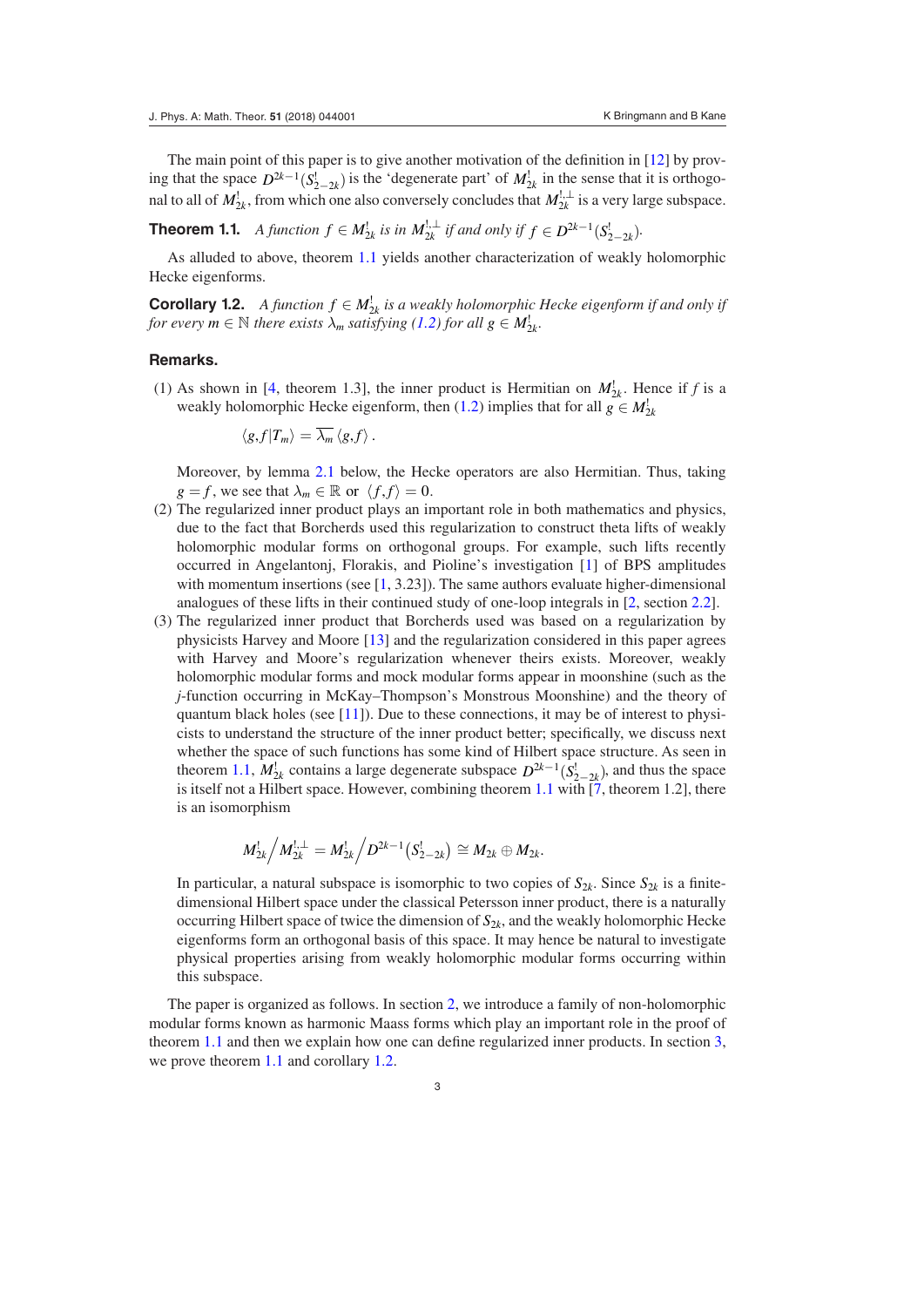#### <span id="page-3-0"></span>**2. Preliminaries**

#### *2.1. Harmonic Maass forms*

We begin by defining harmonic Maass forms, which were first introduced by Bruinier–Funke [\[9](#page-8-8)].

**Definition.** For  $\kappa \in \mathbb{Z}$ , a *harmonic Maass form of weight*  $2\kappa$  is a function  $F : \mathbb{H} \to \mathbb{C}$ , which is real analytic on  $H$  and satisfies the following conditions:

(1) For every  $M = \begin{pmatrix} a & b \\ c & d \end{pmatrix} \in SL_2(\mathbb{Z})$ , we have

$$
F\left(\frac{az+b}{cz+d}\right) = (cz+d)^{2\kappa}F(z).
$$

(2) We have  $\Delta_{2\kappa}(F) = 0$ , where  $\Delta_{2\kappa}$  is the weight 2*k hyperbolic Laplace operator*  $(z = x + iy)$ 

$$
\Delta_{2\kappa} := -y^2 \left( \frac{\partial^2}{\partial x^2} + \frac{\partial^2}{\partial y^2} \right) + 2\kappa \mathrm{i} y \left( \frac{\partial}{\partial x} + \mathrm{i} \frac{\partial}{\partial y} \right).
$$

(3) The function *F* grows at most linear exponentially at i $\infty$ .

A weight  $2\kappa$  harmonic Maass form *F* has a Fourier expansion of the type  $(c_F(n, y) \in \mathbb{C})$ 

<span id="page-3-1"></span>
$$
F(z) = \sum_{n \in \mathbb{Z}} c_F(n, y) e^{2\pi i n z}.
$$
\n(2.1)

If *F* is weakly holomorphic, then  $c_F(n, y) = c_F(n) \in \mathbb{C}$  is independent of *y*. More generally, one may use condition (2) above to determine the dependence on *y* and conclude that [\(2.1\)](#page-3-1) naturally decomposes into holomorphic and non-holomorphic parts. Namely, for a harmonic Maass form *F* of weight  $2 - 2k < 0$ ,

<span id="page-3-2"></span>
$$
F(z) = F^{+}(z) + F^{-}(z)
$$
\n(2.2)

where, for some (unique)  $c_F^{\pm}(n) \in \mathbb{C}$ , we have

$$
F^+(z) = \sum_{n \gg -\infty} c_F^+(n) e^{2\pi i n z},
$$
  

$$
F^-(z) = c_F^-(0) y^{2k-1} + \sum_{\substack{n \ll \infty \\ n \neq 0}} c_F^-(n) \Gamma(2k-1, -4\pi n y) e^{2\pi i n z}.
$$

Here the *incomplete gamma function* is given by  $\Gamma(\alpha, w) := \int_{w}^{\infty} e^{-t} t^{\alpha-1} dt$  (for  $Re(\alpha) > 0$ and  $w \in \mathbb{C}$ ). We call  $F^+$  its *holomorphic part* of  $F$  and  $F^-$  the *non-holomorphic part*.

We let  $H_{2\kappa}^{\text{mg}}$  be the space of weight  $2\kappa$  harmonic Maass forms. The operators  $\xi_{2-2k} := 2iy^{2-2k} \frac{\partial}{\partial \overline{z}}$  and  $D^{2k-1}$ , defined in the introduction, map  $H_{2-2k}^{\text{mg}}$  to  $M_{2k}^{\text{l}}$ , and we let  $H_{2-2k}$  be the subspace of  $H_{2-2k}^{\text{mg}}$  consisting of forms which map to cusp forms under  $\xi_{2-2k}$ .  $22-\lambda$  is the subspace of  $H_{2-2k}$  consisting of forms which hap to easp forms under  $\zeta_{2-k}$ .<br>These differential operators also act naturally on the Fourier expansion [\(2.2\)](#page-3-2). In particular, as collected in [\[5](#page-7-4), theorems 5.5 and 5.9],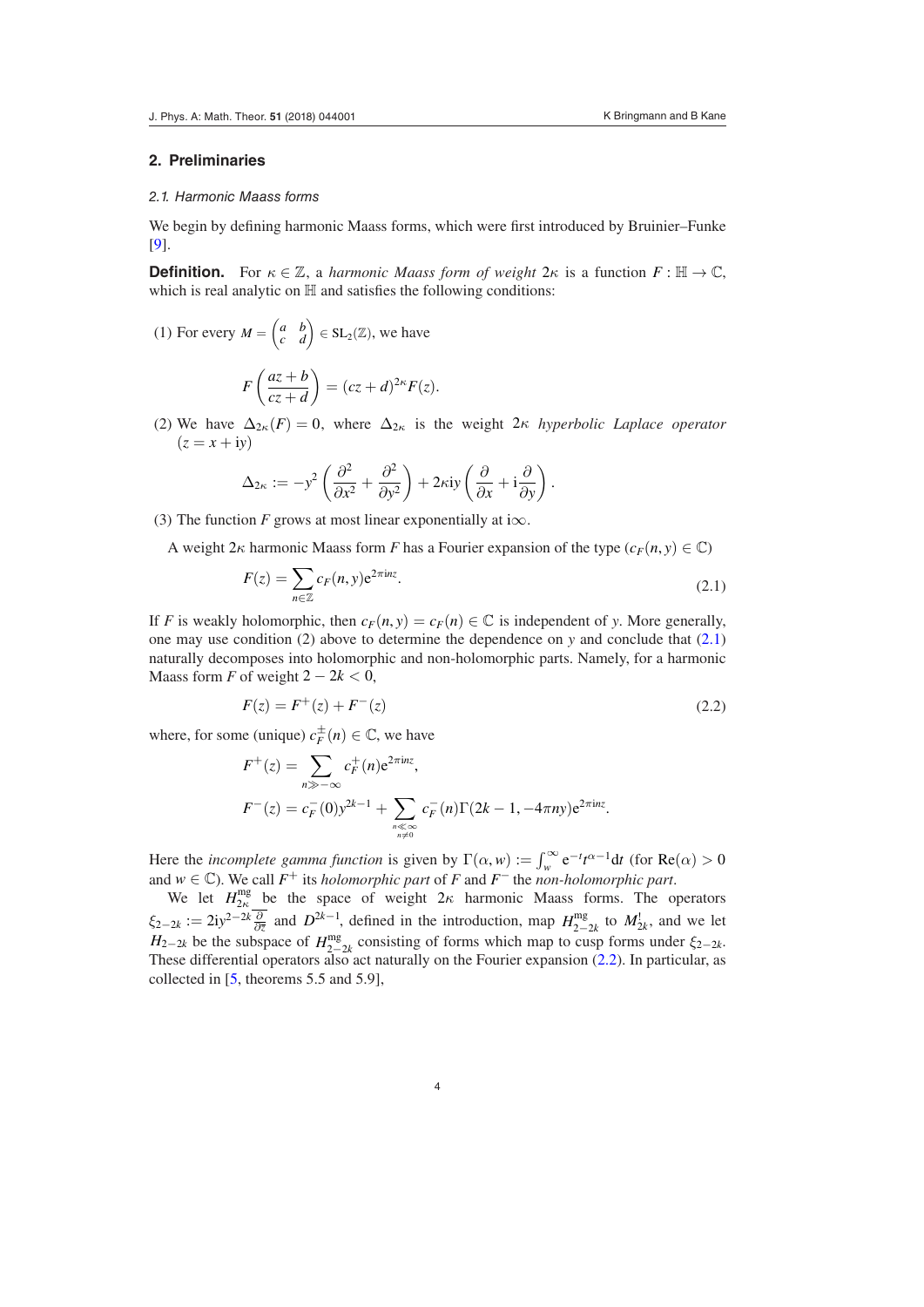$$
\xi_{2-2k}(F(z)) = (2k-1)\overline{c_F^-(0)} - (4\pi)^{2k-1} \sum_{\substack{n \gg -\infty \\ n \neq 0}} n^{2k-1} \overline{c_F^-(n)} e^{2\pi i n z},
$$
  

$$
D^{2k-1}(F(z)) = -\frac{(2k-1)!}{(4\pi)^{2k-1}} c_F^-(0) + \sum_{\substack{n \gg -\infty \\ n \gg -\infty}} n^{2k-1} c_F^+(n) e^{2\pi i n z}.
$$

Recall that the operators  $D^{2k-1}$  and  $\xi_{2-2k}$  are Hecke-equivariant (see [\[5](#page-7-4), 7.4 and (7.5)]), i.e. for any harmonic Maass form *F*

<span id="page-4-5"></span>
$$
\xi_{2-2k}(F|_{2-2k}T_m) = m^{1-2k}\xi_{2-2k}(F)|_{2k}T_m,\tag{2.3}
$$

<span id="page-4-1"></span>
$$
D^{2k-1}(F|_{2-2k}T_m) = m^{1-2k}D^{2k-1}(F)|_{2k}T_m.
$$
\n(2.4)

Here for  $\kappa \in \mathbb{Z}$ , the Hecke operators  $T_m : H_{2\kappa}^{\text{mg}} \to H_{2\kappa}^{\text{mg}}$  are given on the expansion [\(2.1\)](#page-3-1) by

<span id="page-4-0"></span>
$$
F(z)|_{2\kappa}T_m := \sum_{n \in \mathbb{Z}} \sum_{d|(m,n)} d^{2\kappa - 1} c_F \left(\frac{mn}{d^2}, \frac{d^2y}{m}\right) e^{2\pi i n z}.
$$
 (2.5)

#### <span id="page-4-2"></span>*2.2. Regularized inner products*

For two cusp forms  $f, g \in S_{2k}$ , Petersson's classical inner product is defined by

<span id="page-4-4"></span>
$$
\langle f, g \rangle := \int_{\mathrm{SL}_2(\mathbb{Z}) \backslash \mathbb{H}} f(z) \overline{g(z)} y^{2k} \frac{\mathrm{d}x \mathrm{d}y}{y^2} . \tag{2.6}
$$

This was extended to an inner product over all of  $M_{2k}^!$  in a series of steps. The first such attempt to do so appears to be by Petersson himself [[17\]](#page-8-9), which was later rediscovered and extended by Harvey–Moore [[13\]](#page-8-6) and Borcherds [\[3](#page-7-5)] as we describe below. Setting

$$
\mathcal{F}_T := \left\{ z \in \mathbb{H} : |z| \geqslant 1, \ y \leqslant T, \ -\frac{1}{2} \leqslant x \leqslant \frac{1}{2} \right\},\
$$

the first regularized inner product is defined by

<span id="page-4-3"></span>
$$
\langle f, g \rangle := \lim_{T \to \infty} \int_{\mathcal{F}_T} f(z) \overline{g(z)} y^{2k} \frac{\mathrm{d}x \mathrm{d}y}{y^2} . \tag{2.7}
$$

Borcherds extended this regularization by multiplying the integrand by *y*−*<sup>s</sup>* and taking the constant term of the Laurent expansion around  $s = 0$  of the analytic continuation in *s*. The regularization  $(2.7)$  $(2.7)$  $(2.7)$  coincides with  $(2.6)$  $(2.6)$  $(2.6)$  whenever  $(2.6)$  converges. Unfortunately, the regularization [\(2.7\)](#page-4-3) and even Borcherds's extension also do not always exist. In particular, one cannot use them to define a meaningful norm for weakly holomorphic forms. This problem was overcome to obtain a regularized inner product for arbitrary  $f, g \in M_{2k}^{\perp}$  by Diamantis, Ehlen, and the first author [\[4](#page-7-1)]. The idea is simple. One multiplies the integrands with a function that forces convergence and then analytically continues.

For this, observe that for  $Re(w) \gg 0$ , the integral

$$
I(f, g; w, s) := \int_{\mathcal{F}} f(z) \overline{g(z)} y^{2k - s} e^{-wy} \frac{dxdy}{y^2}
$$

converges and is analytic, while formally plugging in  $w = 0 = s$  yields Petersson's clas-sical inner product [\(2.6\)](#page-4-4). For every  $\varphi \in (\pi/2, 3\pi/2) \setminus {\pi}$  it has an analytic continuation  $I_{\varphi}(f, g; w, s)$  to  $U_{\varphi} \times \mathbb{C}$  with  $U_{\varphi} \subset \mathbb{C}$  a certain open set containing 0. Then define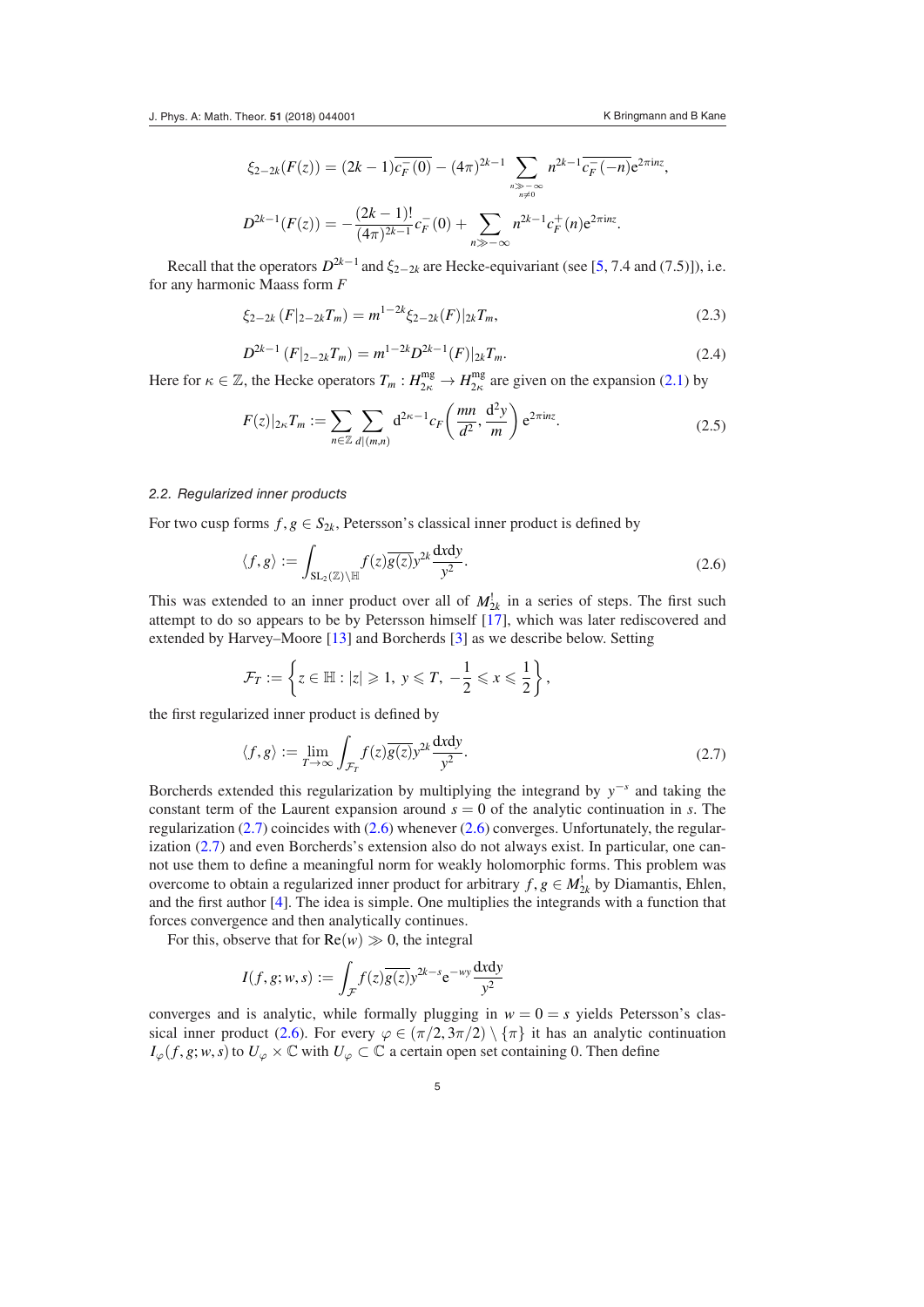$$
\langle f, g \rangle_{\varphi} := CT_{s=0} I_{\varphi}(f, g; 0, s) - i \sum_{n>0} c_f(-n) \overline{c_g(-n)} \text{Im} (E_{2-2k,\varphi}(-4\pi n)),
$$

where  $CT_{s=0}F(s)$  denotes the constant term of an analytic function *F*,  $c_F$  are defined as in ([2.1](#page-3-1)), and  $E_{r,\varphi}$  is the generalized exponential integral (see [[15,](#page-8-10) 8.19.3]) defined with branch cut on the ray  $\{xe^{i\varphi}: x \in \mathbb{R}^+\}$ . In [\[4](#page-7-1)] it is shown that for  $f, g \in M_{2k}^{\perp}, \langle f, g \rangle$  exists and is independent of the choice of  $\varphi$ . Furthermore, it equals the regularization ([2.7](#page-4-3)) whenever [\(2.7\)](#page-4-3) exists.

The following lemma describes that the inner product from [\[4](#page-7-1)] commutes with the Hecke algebra.

**Lemma 2.1.** *For*  $k \in \mathbb{N}$ *, the Hecke operators are Hermitian on*  $M_{2k}^{\perp}$ *.* 

**Proof.** We split the proof into three cases. First we assume that  $f \in S_{2k}^1$  and  $g \in M_{2k}^1$ , then we use the fact that the inner product is Hermitian (see [[4,](#page-7-1) theorem 1.3]) for the case that  $f \in M_{2k}^!$  and  $g \in S_{2k}^!$ , and finally we consider  $f = g = E_{2k}$ ; these cover all cases by linearity. Following [[7,](#page-8-3) 1.15], one defines, for  $f, g \in M_{2k}^!$ ,

<span id="page-5-0"></span>
$$
\{f,g\}_0:=\sum_{n\in\mathbb{Z}\setminus\{0\}}\frac{c_f(-n)c_g(n)}{n^{2k-1}}.
$$

The ratio  $c_g(n)/n^{2k-1}$  can also be interpreted as the *n*th coefficient of the holomorphic part of any harmonic Maass form *G* for which  $D^{2k-1}(G) = g$ . This yields a connection with the *Bruinier–Funke pairing* (see [\[9](#page-8-8)] for the original definition restricted to certain subspaces)

$$
\{f, G\} := \sum_{n \in \mathbb{Z}} c_f(-n) c_G^+(n)
$$

between  $f \in M_{2k}^!$  and  $G \in H_{2-2k}^{\text{mg}}$ .

We first assume that  $f \in S^!_{2k}$  and  $g \in M^!_{2k}$ . In this case

<span id="page-5-2"></span>
$$
\{f, g\}_0 = \{f, G\}.\tag{2.8}
$$

This is related to the inner product by [\[4](#page-7-1), theorem 4.1]; namely,

<span id="page-5-1"></span>
$$
\{f, G\} = \langle f, \xi_{2-2k}(G) \rangle. \tag{2.9}
$$

Setting  $h := \xi_{2-2k}(G)$ , we combine ([2.9](#page-5-1)) with [\(2.8\)](#page-5-2) and use the fact that the Hecke operators are Hermitian with respect to  $\langle \cdot, \cdot \rangle_0$  to obtain

$$
\langle f|_{2k}T_m,h\rangle=\{f|_{2k}T_m,G\}=\{f|_{2k}T_m,g\}_0=\{f,g|_{2k}T_m\}_0.
$$

Next, by  $(2.4)$ , we have

$$
D^{2k-1}(G|_{2-2k}T_m) = m^{1-2k}D^{2k-1}(G)|_{2k}T_m = m^{1-2k}g|_{2k}T_m.
$$

Plugging this into  $(2.8)$  $(2.8)$  $(2.8)$  and using  $(2.9)$  $(2.9)$  $(2.9)$ , yields

$$
\{f,g|_{2k}T_m\}_0=m^{2k-1}\{f,G|_{2-2k}T_m\}=m^{2k-1}\langle f,\xi_{2-2k}(G|_{2-2k}T_m)\rangle.
$$

We finally use  $(2.3)$  $(2.3)$  $(2.3)$  to obtain

$$
m^{2k-1}\left\langle f,\xi_{2-2k}\left(G|_{2-2k}T_m\right)\right\rangle=\left\langle f,h|_{2k}T_m\right\rangle.
$$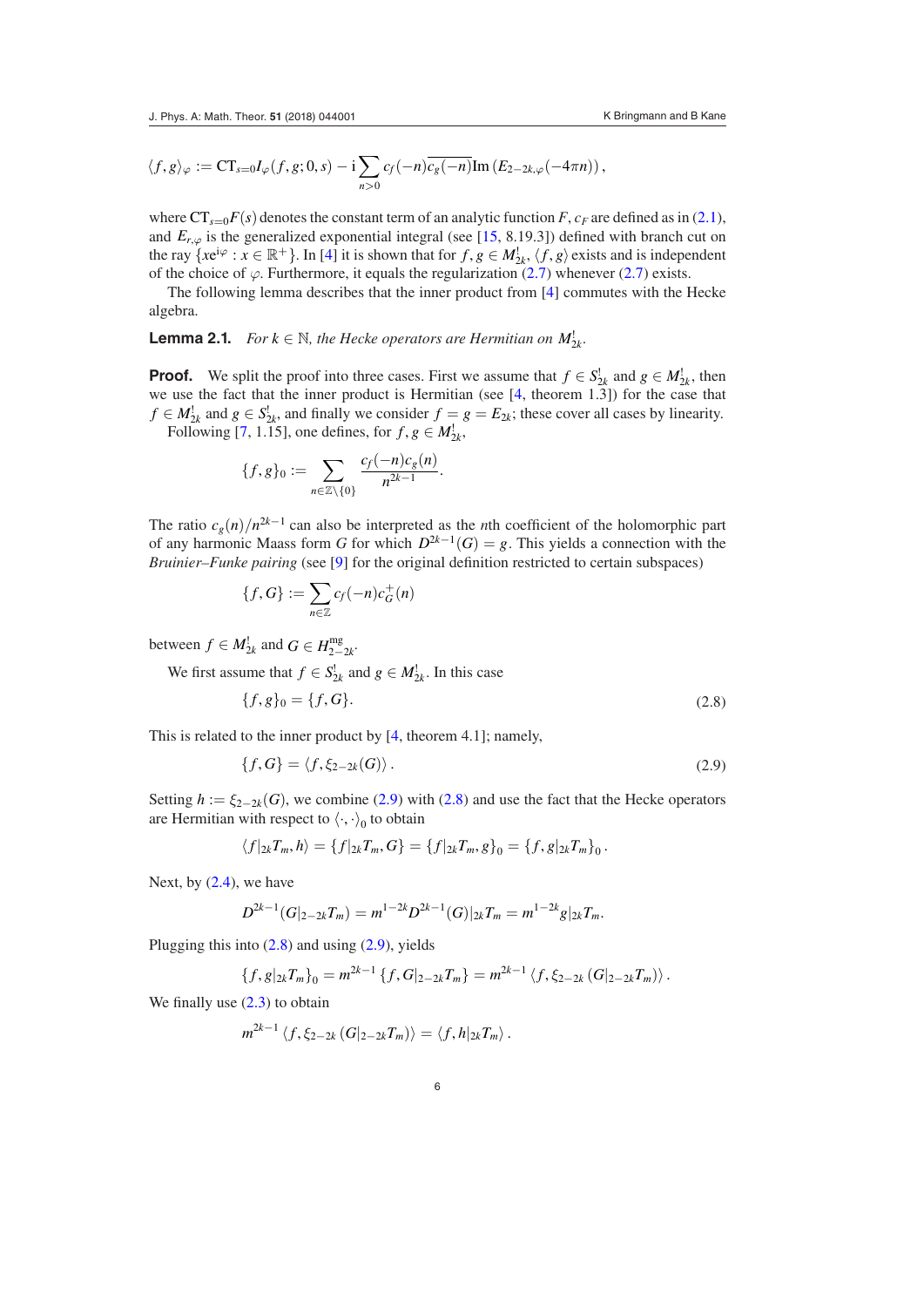Altogether, we have therefore shown that

<span id="page-6-1"></span>
$$
\langle f|_{2k}T_m, h\rangle = \langle f, h|_{2k}T_m\rangle. \tag{2.10}
$$

Since  $\xi_{2-2k}$  is surjective on  $M_{2k}^{\dagger}$ , we obtain the claim for arbitrary  $f \in S_{2k}^{\dagger}$  and  $h \in M_{2k}^{\dagger}$ .

Next suppose that  $f \in M_{2k}^1$  and  $g \in S_{2k}^1$ . Since the inner product is Hermitian (see [\[4,](#page-7-1) theorem  $1.3$ ]), by  $(2.10)$  we have

$$
\langle f|_{2k}T_m, g\rangle = \overline{\langle g, f|_{2k}T_m\rangle} = \overline{\langle g|_{2k}T_m, f\rangle} = \langle f, g|_{2k}T_m\rangle.
$$

Finally, for  $f = E_{2k} = g$ , we obtain the result directly from the fact that both *f* and *g* are Hecke eigenforms with the same real eigenvalues.  $□$ 

## <span id="page-6-0"></span>**3. Degeneracy and proofs of theorem [1.1](#page-2-0) and corollary [1.2](#page-2-1)**

In this section, we show that the space  $M_{2k}^{1,\perp}$  defined in ([1.3\)](#page-1-2) coincides with the space  $D^{2k-1}(S_{2-2k}^{\dagger})$  which appears in the definition of Hecke eigenforms for weakly holomorphic modular forms. In [[4,](#page-7-1) corollary 4.5], the space  $M_{2k}^{1, \perp}$ , defined in [\(1.3\)](#page-1-2), was explicitly determined. Theorem [1.1](#page-2-0) rewrites this in a form which is useful for Hecke eigenforms. In order to prove theorem [1.1](#page-2-0), we also require the following useful lemma about the *flipping operator*

$$
\mathfrak{F}_{\kappa}\left(F(z)\right) := -\frac{y^{-\kappa}}{(-\kappa)!} \overline{R_{\kappa}^{-\kappa}\left(F(z)\right)},
$$

where

$$
R_{\kappa}^{\ell}:=R_{\kappa+2\ell-2}\circ\cdots\circ R_{\kappa}
$$

is the *repeated raising operator* with the *raising operator* defined by

$$
R_{\kappa}:=2i\frac{\partial}{\partial z}+\frac{\kappa}{y}.
$$

The following lemma follows from the calculation in the proof of [\[10](#page-8-2), theorem 1.1] and [\[10](#page-8-2), remark 7]; it may be found in this form in [\[5](#page-7-4), proposition 5.14].

**Lemma 3.1.** *If*  $F \in H_{2-2k}^{\text{mg}}$ , then the operator  $\mathfrak{F}_{2-2k}$  satisfies

<span id="page-6-4"></span><span id="page-6-2"></span>
$$
\xi_{2-2k}(\mathfrak{F}_{2-2k}(F)) = \frac{(4\pi)^{2k-1}}{(2k-2)!}D^{2k-1}(F),\tag{3.1}
$$

<span id="page-6-3"></span>
$$
D^{2k-1}(\mathfrak{F}_{2-2k}(F)) = \frac{(2k-2)!}{(4\pi)^{2k-1}} \xi_{2-2k}(F). \tag{3.2}
$$

*Furthermore,*  $\mathfrak{F}_{2-2k} \circ \mathfrak{F}_{2-2k}(F) = F$ .

We now use lemma [3.1](#page-6-2) to prove theorem [1.1.](#page-2-0)

**Proof of theorem 1.1.** By [[4,](#page-7-1) corollary 4.5],  $f \in M_{2k}^!$  is orthogonal to  $M_{2k}^!$  if and only if there exists  $F \in H_{2-2k}^{\text{mg}}$  for which  $F^+ = 0$  and  $\xi_{2-2k}(F) = f$ . By [\(3.2\)](#page-6-3), we have

<span id="page-6-5"></span>
$$
f = \xi_{2-2k}(F) = \frac{(4\pi)^{2k-1}}{(2k-2)!} D^{2k-1}(\mathfrak{F}_{2-2k}(F)).
$$
\n(3.3)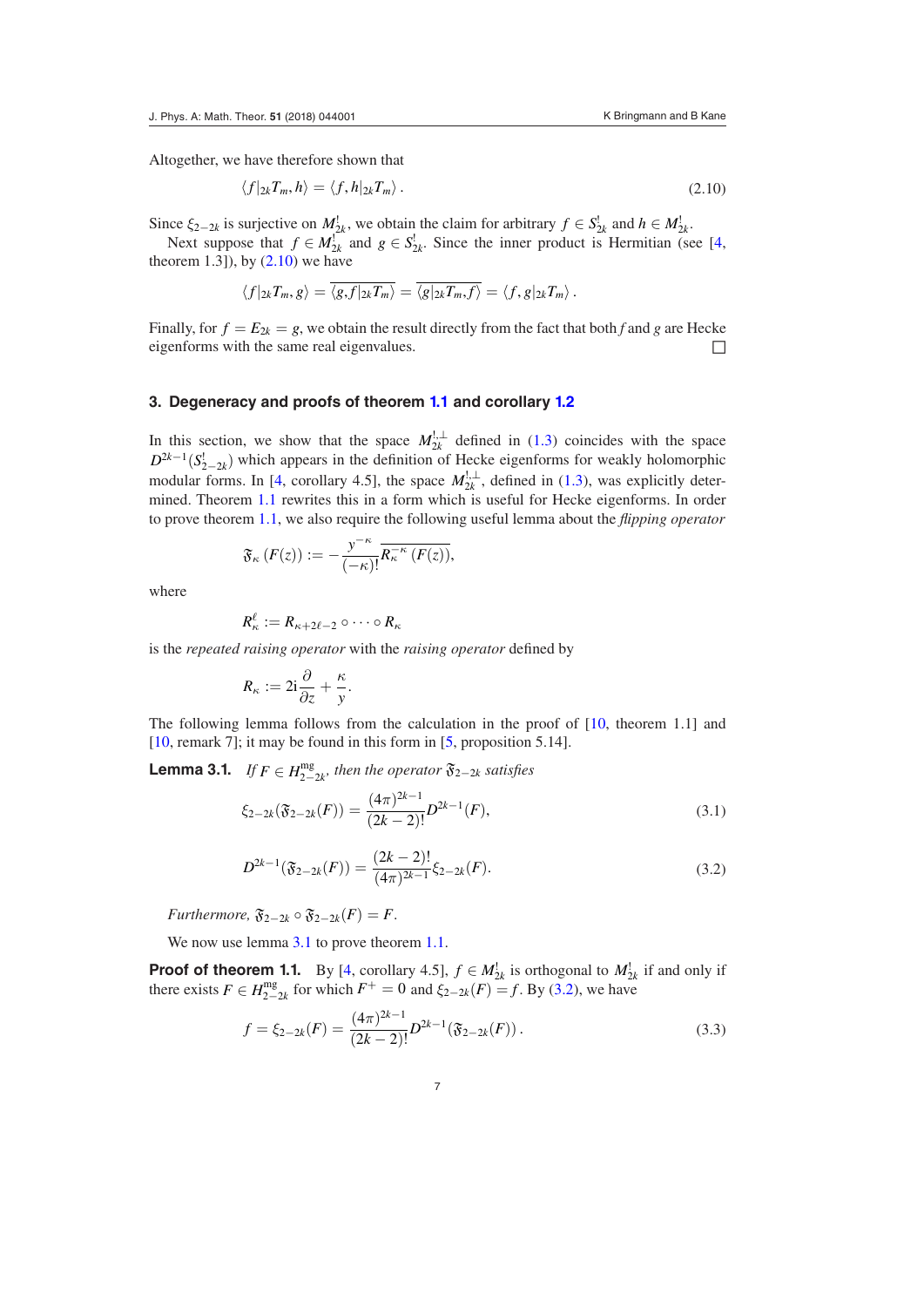Note that  $F^+ = 0$  is equivalent to  $D^{2k-1}(F) = 0$  and  $c_F^+(0) = 0$ . Since  $D^{2k-1}(F) = 0$ , [\(3.1\)](#page-6-4) implies that

$$
\xi_{2-2k}(\mathfrak{F}_{2-2k}(F)) = \frac{(4\pi)^{2k-1}}{(2k-2)!}D^{2k-1}(F) = 0.
$$

We conclude that  $\mathfrak{F}_{2-2k}(F) \in M_{2-2k}^{\perp}$  because this is the kernel of  $\xi_{2-2k}$ . Thus by ([3.3](#page-6-5)), we have  $f \in D^{2k-1}(M_{2-2k}^!)$ . Moreover, [\[8](#page-8-11), displayed formula before lemma 3.1] states that (note that in this paper the flipping operator is renormalized)

$$
c_{\mathfrak{F}_{2-2k}(F)}^+(0) = -c_F^+(0) = 0.
$$

Thus  $F^+ = 0$  is equivalent to  $f \in D^{2k-1}(S^!_{2-2k})$ , which is the claim.

We conclude the paper by using theorem [1.1](#page-2-0) to show that one may obtain an alternative characterization of weakly holomorphic Hecke eigenforms by requiring ([1.2](#page-1-1)) to hold for all  $g \in M_{2k}^!$  instead of [\(1.1\)](#page-1-0).

**Proof of corollary 1.2.** By theorem [1.1,](#page-2-0) ([1.1](#page-1-0)) is equivalent to

$$
f|T_m \equiv \lambda_m f \quad \left(\text{mod } M_{2k}^{!,\perp}\right).
$$

Hence *f* is a weakly holomorphic Hecke eigenform if and only if for every *m* there exists  $\lambda_m \in \mathbb{C}$  such that  $h := f|T_m - \lambda_m f \in M_{2k}^{\cdot,\perp}$ . Linearity of the regularized inner product implies that for every  $g \in M_{2k}^!$ ,

$$
\langle f|T_m,g\rangle=\langle \lambda_m f+h,g\rangle=\lambda_m\langle f,g\rangle+\langle h,g\rangle,
$$

which satisfies [\(1.2\)](#page-1-1) for every *g*  $\in M_{2k}^!$  if and only if  $h \in M_{2k}^{!,\perp}$  $2k$  .

## **ORCID iDs**

Ben Kane<https://orcid.org/0000-0003-4074-7662>

#### **References**

- <span id="page-7-2"></span>[1] Angelantonj C, Florakis I and Pioline B 2012 One loop BPS amplitudes as BPS-state sums *J. High Energy Phys.* [JHEP06\(2012\)070](https://doi.org/10.1007/JHEP06(2012)070)
- <span id="page-7-3"></span>[2] Angelantonj C, Florakis I and Pioline B 2015 Threshold corrections, generalized prepotentials and Eichler integrals *Nucl. Phys.* B **[897](https://doi.org/10.1016/j.nuclphysb.2015.06.009)** [781](https://doi.org/10.1016/j.nuclphysb.2015.06.009)–[820](https://doi.org/10.1016/j.nuclphysb.2015.06.009)
- <span id="page-7-5"></span>[3] Borcherds R 1998 Automorphic forms with singularities on Grassmannians *Inventiones Math.* **[132](https://doi.org/10.1007/s002220050232)** [491](https://doi.org/10.1007/s002220050232)–[562](https://doi.org/10.1007/s002220050232)
- <span id="page-7-1"></span>[4] Bringmann K, Diamantis N and Ehlen S Regularized inner products and errors of modularity *Int. Math. Res. Not.* (in press)
- <span id="page-7-4"></span>[5] Bringmann K, Folsom A, Ono K and Rolen L 2018 *Harmonic Maass Forms and Mock Modular Forms: Theory and Applications* (vol 64) (Providence, RI: Colloquium Publications) p 391 (in press)
- <span id="page-7-0"></span>[6] Bringmann K, Fricke K and Kent Z 2014 Special *L*-values and periods of weakly holomorphic modular forms *Proc. Am. Math. Soc.* **[142](https://doi.org/10.1090/S0002-9939-2014-12092-2)** [3425](https://doi.org/10.1090/S0002-9939-2014-12092-2)–[39](https://doi.org/10.1090/S0002-9939-2014-12092-2)